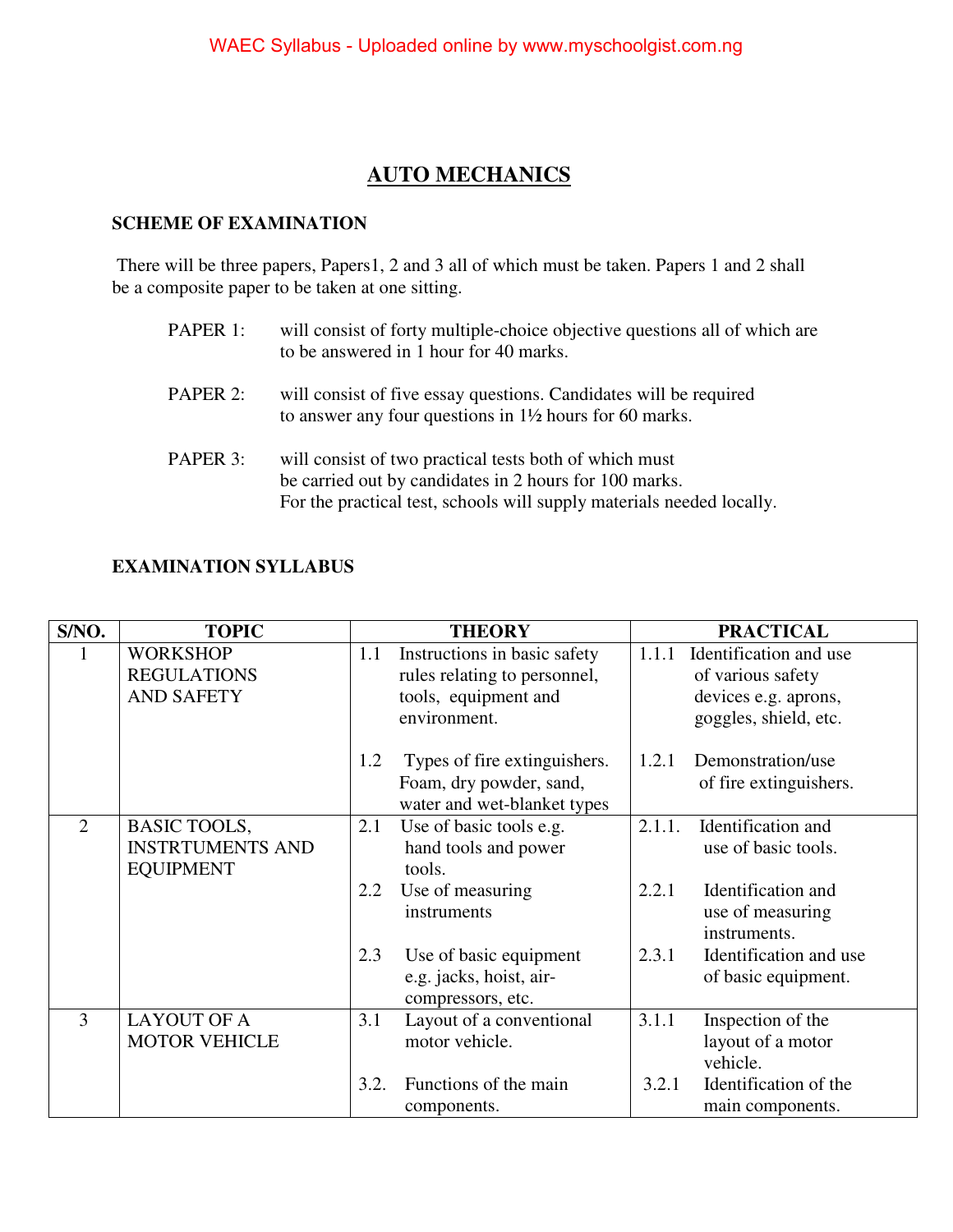# WAEC Syllabus - Uploaded online by www.myschoolgist.com.ng

| $\overline{4}$ | <b>ENGINE</b><br><b>Main Components</b><br>(a)               | 3.3<br>Drive arrangements:<br>Front engine rear wheel<br>drive, rear engine rear<br>wheel drive, front engine<br>front wheel drive, four-<br>wheel drive.<br>Classification of engine<br>4.1<br>(petrol and diesel<br>engine) and their main<br>parts.                                                                                   | 3.3.1<br>Inspection of the drive<br>arrangements.<br>Identification of main<br>4.2.1<br>components.                                                                                   |
|----------------|--------------------------------------------------------------|------------------------------------------------------------------------------------------------------------------------------------------------------------------------------------------------------------------------------------------------------------------------------------------------------------------------------------------|---------------------------------------------------------------------------------------------------------------------------------------------------------------------------------------|
|                |                                                              | 4.2<br>Arrangement and<br>functions of the main<br>components: Cylinder<br>head and cover; cylinder<br>block,<br>crankshaft, flywheel,<br>connecting rod, piston<br>and rings, spark plug<br>(petrol) fuel injection<br>pump and injector<br>(diesel), valve, valve<br>springs, oil seal, cam-<br>shaft, push rod, rocker<br>shaft/arms. | Decarbonization of<br>4.2.2<br>cylinder head.                                                                                                                                         |
|                | Principles of<br>(b)<br>operation.<br>Types of engine<br>(c) | Two stroke and four stroke<br>4.3<br>cycle petrol and diesel<br>engine.<br>4.4<br>Advantages and<br>disadvantages of petrol<br>and diesel engines.                                                                                                                                                                                       | Identification of two<br>4.3.1<br>and four stroke engines.                                                                                                                            |
|                | (d) Crank<br>arrangement<br>and firing order.                | 4.5<br>Single and<br>multi-cylinder engines.                                                                                                                                                                                                                                                                                             | 4.5.1<br>Inspection and<br>classification of engines<br>according to cylinders.<br>Compression test.<br>4.5.2<br>Measurement of the<br>4.5.3<br>bore and crank-<br>journals for wear. |
|                | Valve-<br>(e)<br>operating<br>mechanism                      | 4.6<br>Crank arrangement and<br>firing orders: $2, 4$ and 6<br>cylinder in-line engines.<br>V-4, V-6 and 4-cylinder                                                                                                                                                                                                                      | Determination of<br>4.6.1<br>firing order through<br>valve opening.<br>Fault diagnosis.<br>4.6.2                                                                                      |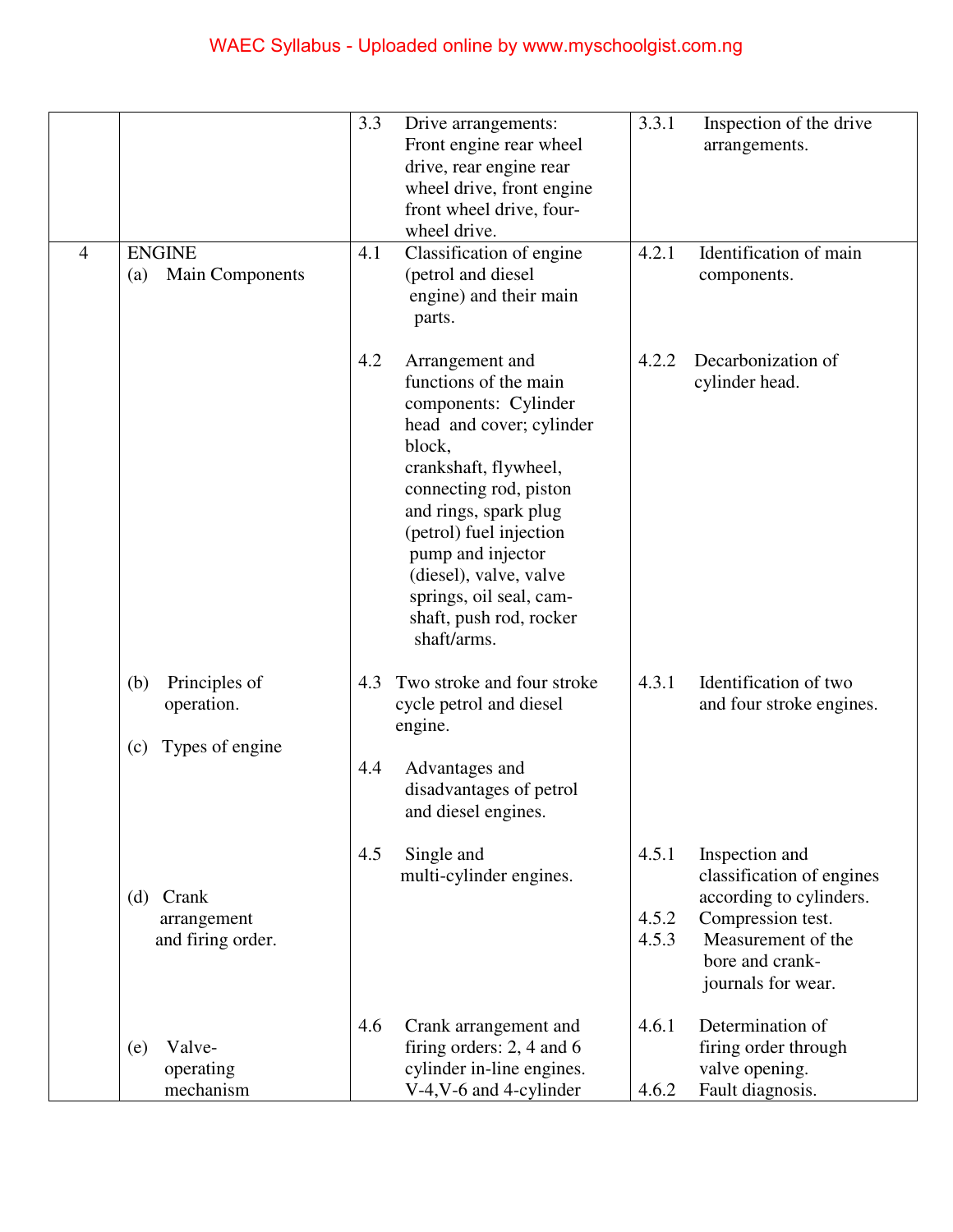|                |                            | horizontally-opposed                                                                                                                                                                                                                          |                                                                                                                                         |
|----------------|----------------------------|-----------------------------------------------------------------------------------------------------------------------------------------------------------------------------------------------------------------------------------------------|-----------------------------------------------------------------------------------------------------------------------------------------|
|                |                            | engines.                                                                                                                                                                                                                                      |                                                                                                                                         |
|                |                            |                                                                                                                                                                                                                                               |                                                                                                                                         |
|                |                            | 4.7<br>Functions and operation<br>of valve operating<br>mechanisms. Drives<br>layout, main<br>components, 4-cylinder<br>$12$ – and 16 - valve<br>engine. Valve<br>timing including<br>calculation of valve<br>opening and closing<br>periods. | 4.7.1<br>Identification of main<br>components.<br>4.7.2<br>Valve adjustments.<br>4.7.3<br>Fault diagnosis.                              |
| $\overline{5}$ | <b>FUEL SUPPLY SYSTEMS</b> | Fuels and combustion:<br>5.1                                                                                                                                                                                                                  | 5.1.1<br>Checking fuel                                                                                                                  |
|                |                            | elements of combustion;<br>air-fuel ratios; types and                                                                                                                                                                                         | system troubles.<br>5.1.2<br>Inspection of exhaust                                                                                      |
|                |                            | properties of fuel-petrol<br>and diesel.                                                                                                                                                                                                      | gases for normal air-fuel<br>ratios and excessively<br>worn engine.                                                                     |
|                |                            | 5.2<br>Petrol: Layout and<br>operation of petrol supply<br>system-gravity and force-<br>feed systems:<br>simple carburetor,<br>multi-jet carburetor.<br>Air filters/cleaners.                                                                 | 5.2.1<br>Inspection layout of<br>petrol supply system:<br>dismantling,<br>examination and<br>reassembling of a<br>mechanical fuel pump. |
|                |                            | Mechanical and electrical<br>fuel pumps. Advantages<br>and disadvantages.                                                                                                                                                                     | 5.2.2<br>Fault diagnosis.                                                                                                               |
|                |                            | 5.3<br>Petrol-injection system:<br>Merits and demerits.<br>Electronic Fuel (Petrol)                                                                                                                                                           | 5.2.3<br>Dismantling, inspection<br>and reassembling of a<br>carburetors.                                                               |
|                |                            | injection (EFI).                                                                                                                                                                                                                              | 5:3:1<br>Identify the main<br>components                                                                                                |
|                |                            | 5.4 Diesel: Layout of a diesel<br>supply system:<br>elementary treatment of<br>injection pumps and<br>injectors. Cold starting<br>devices.                                                                                                    | 5.4.1<br>Inspection of various<br>types of injection<br>pumps, servicing of<br>injectors and bleeding.                                  |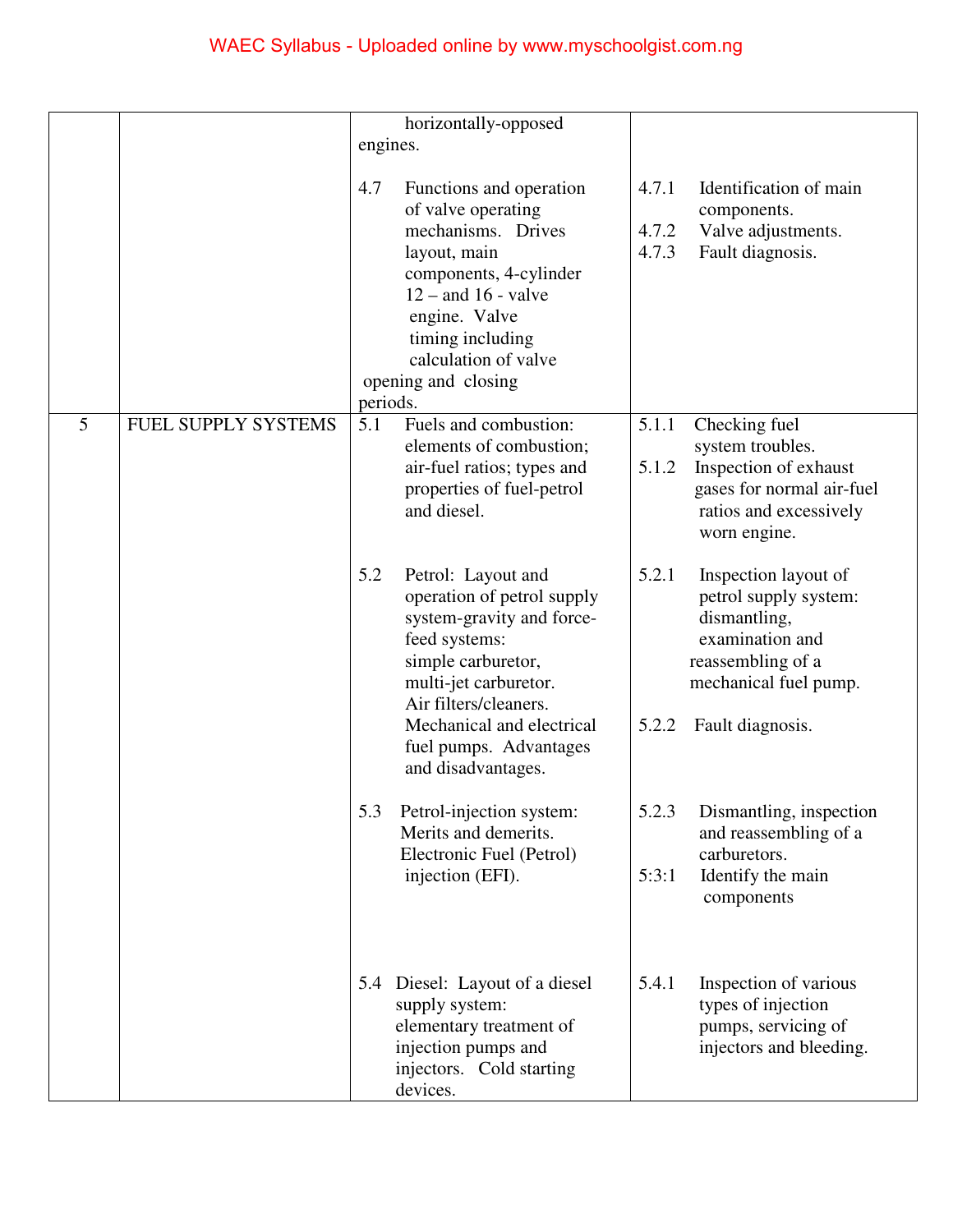# WAEC Syllabus - Uploaded online by www.myschoolgist.com.ng

| 6      | <b>EXHAUST SYSTEM</b> | 61<br>Purpose and layout of<br>the system. Types of<br>silencers and manifolds.                                                                                                                                                                       | 6.1.1<br>Inspection of exhaust<br>system and<br>identification of the<br>exhaust and inlet<br>manifolds.<br>Checking the system for<br>6.1.2<br>leakage.                                         |
|--------|-----------------------|-------------------------------------------------------------------------------------------------------------------------------------------------------------------------------------------------------------------------------------------------------|--------------------------------------------------------------------------------------------------------------------------------------------------------------------------------------------------|
| $\tau$ | <b>LUBRICATION</b>    | <b>Engine Lubrication:</b><br>7.1<br>Reasons for lubrication<br>and types: boundary<br>layer and film lubrication.<br>Lubricated parts and<br>components.                                                                                             | Identification of main<br>7.1.1<br>components.<br>7.2.1<br>Changing of oil and oil<br>filters.                                                                                                   |
|        |                       | 7.2<br>Types of feed-splash,<br>forced and petroil. (Wet<br>and dry). Principle of<br>operation of gear and<br>rotor oil pumps. Oil filters.                                                                                                          | 7.2.2.<br>Servicing and testing of<br>pumps<br>7.2.3<br>Fault diagnosis                                                                                                                          |
|        |                       | Lubricants: Applications<br>7.3<br>in engines, transmission,<br>steering, suspension<br>system and doors:<br>Viscosity rating, SAE<br>numbers.                                                                                                        | 7.3.1. Identification of different<br>types of lubricants.<br>Comparing fresh and<br>used oil. Use of grease<br>gun and oil can.                                                                 |
| 8      | <b>COOLING SYSTEM</b> | Process of heat transfer.<br>8.1<br>8.2<br>Water Cooling System:<br>Purpose and layout of<br>the system: functions of<br>main components.<br>Thermo-syphon and<br>pump assisted systems.<br>Elementary treatment of<br>pressurized cooling<br>system. | Identification of main<br>8.2.1<br>components, inspection<br>of radiator and its<br>construction,<br>replacement<br>of fan belt<br>and hoses.<br>8.2.2<br>Flushing.<br>8.2.3<br>Fault diagnosis. |
|        |                       | <b>Thermostats: Purpose</b><br>and types. (bellows and<br>wax pellet).<br>8.3<br>Air Cooling System:<br>Layout and functions of<br>the system: main                                                                                                   | 8.3.1<br>Fault diagnosis.                                                                                                                                                                        |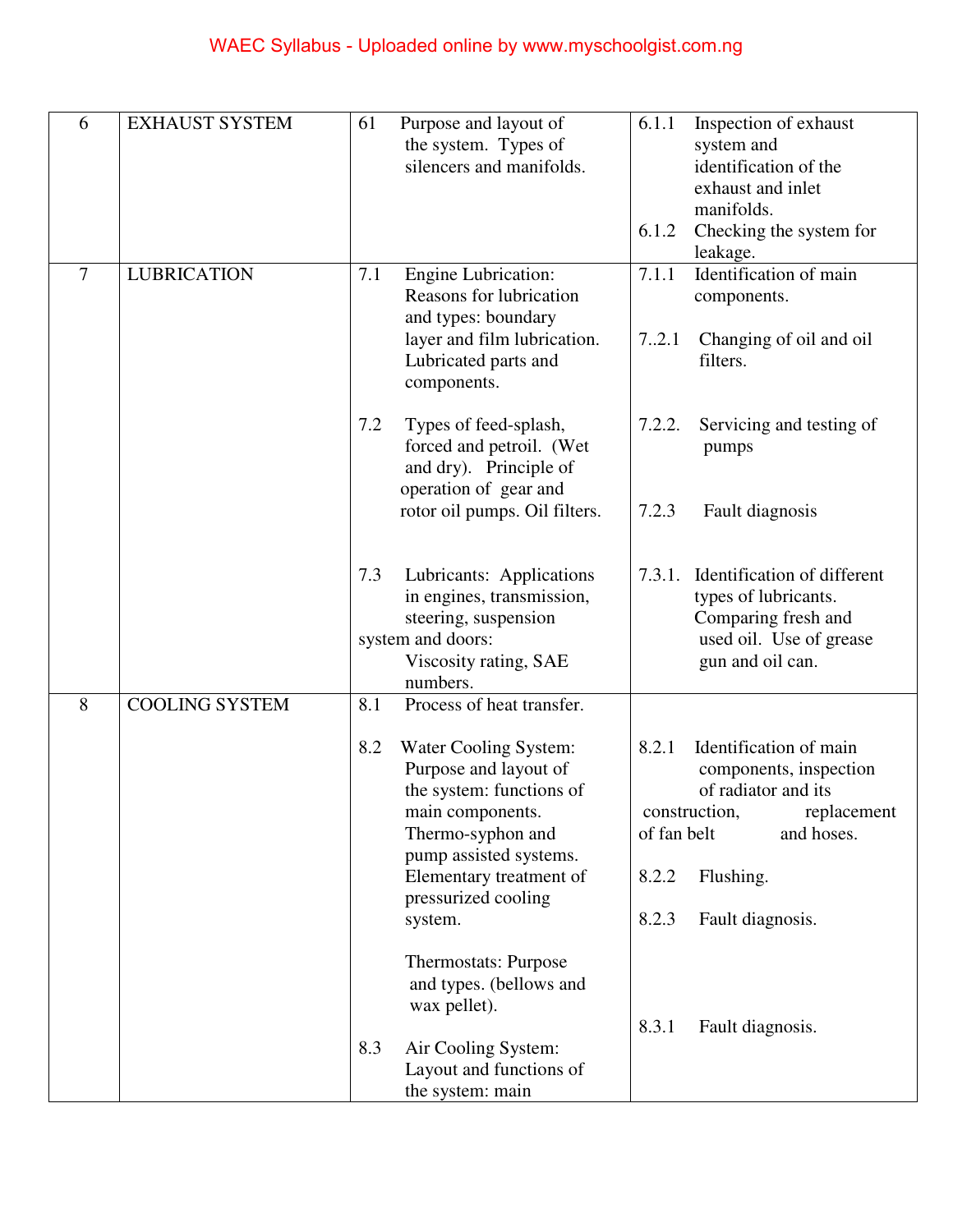|    |                                                       | components.<br>Comparison of the air<br>and water cooled<br>systems.                                                                                                                                                                                                                                   |                                                                                                                                                                                                   |
|----|-------------------------------------------------------|--------------------------------------------------------------------------------------------------------------------------------------------------------------------------------------------------------------------------------------------------------------------------------------------------------|---------------------------------------------------------------------------------------------------------------------------------------------------------------------------------------------------|
| 10 | <b>TRANSMISSION</b><br><b>SYSTEM</b><br>Layout<br>(a) | Function and layout of<br>9.1<br>the transmission<br>system.<br>Types-manual and<br>automatic (excluding<br>twin axles and double<br>reduction axles) merits<br>and demerits.                                                                                                                          | Identification of<br>9.1.1<br>different types of<br>layout.                                                                                                                                       |
|    | Clutch<br>(b)<br>Assembly                             | 9.2<br>Functions of a clutch.<br>Types and operating<br>principles of single plate<br>and multiplate.<br>Methods of actuation-<br>hydraulic and<br>mechanical. Simple<br>calculations.<br>9.3<br>Introduction to<br>automatic transmission.<br>Functions of torque<br>converter and fluid<br>flywheel. | 9.2.1<br>Dismantling,<br>identifying parts and<br>re-assembling a clutch<br>unit (single plate).<br>Adjusting clutch pedal<br>clearance and<br>bleeding clutch unit.<br>9.2.2<br>Fault diagnosis. |
|    | Gearbox<br>(c)                                        | 9.4<br>Types, layout and<br>operating principles of<br>sliding-mesh, constant<br>mesh and synchromesh<br>gearboxes; main<br>components and their<br>functions. Gear selector<br>mechanism; simple<br>calculations of gear<br>ratios.                                                                   | 9.4.1 Identification of<br>components of a<br>gearbox.<br>9.4.2 Inspection of gear teeth<br>for wear.<br>9.4.3 Fault diagnosis.                                                                   |
|    | Propeller shaft<br>(d)<br>and universal joint.        | 9.5<br>Functions and types of<br>the propeller shaft,<br>universal joint and<br>sliding joint.                                                                                                                                                                                                         | Examination of the<br>9.5.1<br>propeller shaft and<br>universal joint bearings<br>for bow and wear<br>respectively.                                                                               |
|    | Rear Axle<br>(e)                                      | Purpose of rear axle.<br>9.6<br>Arrangement and                                                                                                                                                                                                                                                        | Identification of main<br>9.6.1<br>components.                                                                                                                                                    |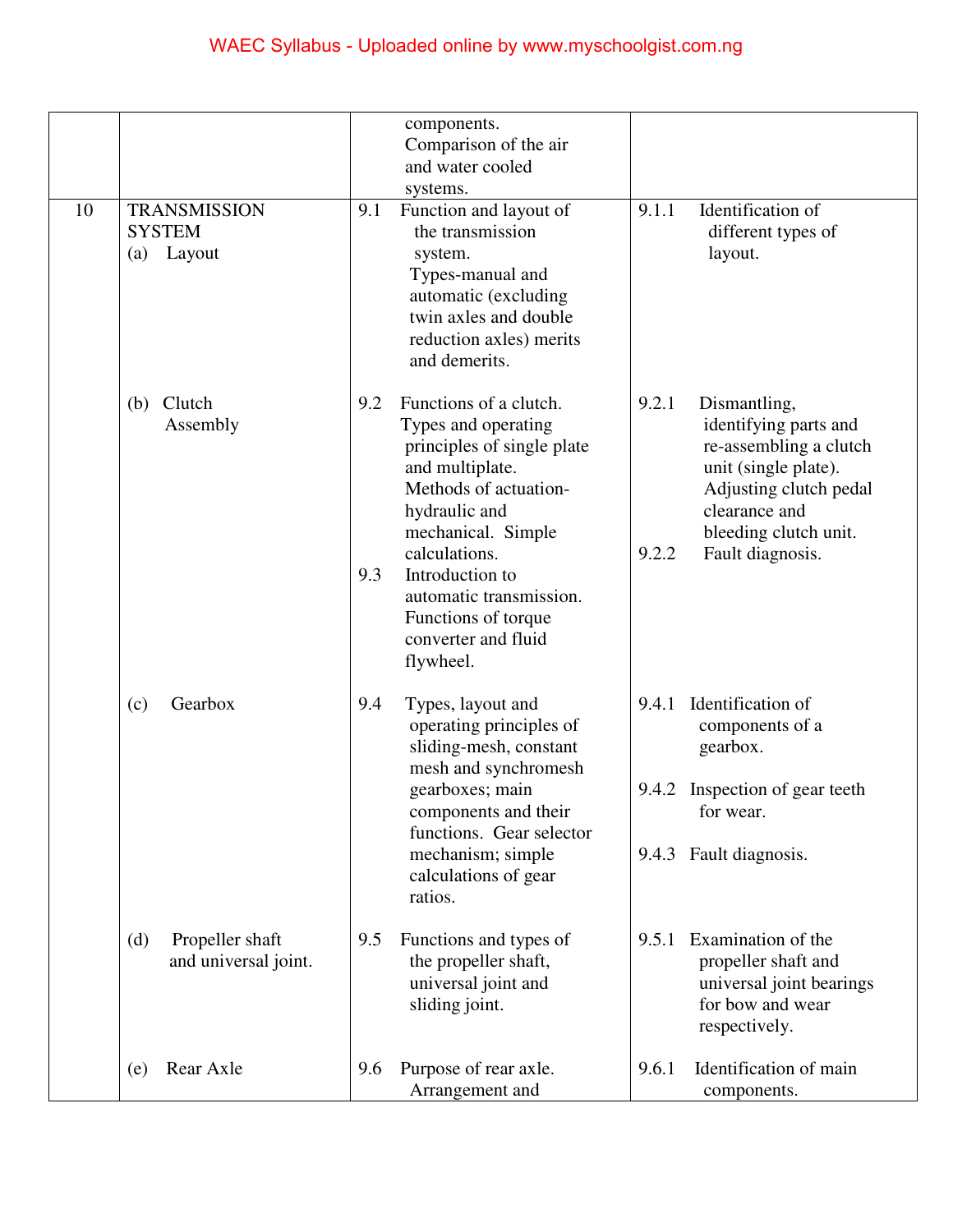|    |                         | functions of main                                    |                                   |
|----|-------------------------|------------------------------------------------------|-----------------------------------|
|    |                         | components: final drive,                             | 9.6.2<br>Fault diagnosis.         |
|    |                         | differential unit, half -                            |                                   |
|    |                         | shaft, oil seal and hub                              | Identifying main<br>9.7.1         |
|    |                         | bearings.                                            | components.                       |
|    |                         | Methods of supporting<br>9.7                         |                                   |
|    |                         | axle shafts. Advantages                              |                                   |
|    |                         | and disadvantages                                    |                                   |
| 10 | <b>WHEELS AND TYRES</b> | 10.1<br>Types of wheel rims:                         | 10.1.1<br>Checking and            |
|    |                         | pressed steel, disc and                              | adjustment of wheel               |
|    |                         | wire spoke wheels.                                   | bearing clearance,                |
|    |                         | Hub attachments.                                     |                                   |
|    |                         |                                                      | removal and changing              |
|    |                         | Wheel balancing.                                     | of road wheels.                   |
|    |                         | Tyre sizes and                                       |                                   |
|    |                         | markings.                                            |                                   |
|    |                         | 10.2<br>Tyres: tubed and                             | 10.2.1 Tyre fitting and checking  |
|    |                         | tubeless types:                                      | tyre pressure.                    |
|    |                         | Advantages and                                       | 10.2.2<br>Tube and tyre patching. |
|    |                         | disadvantages.                                       |                                   |
|    |                         | 10.3<br>Wheel balancing, tyre                        | 10.3.1 Wheel balancing.           |
|    |                         | sizes, markings.                                     |                                   |
| 11 | <b>BRAKING SYSTEM</b>   | 11.1<br>Layout, functions and                        | 11.1.1 Inspection of different    |
|    |                         | operation of braking                                 | types of brakes.                  |
|    |                         | system, drum and disc,                               | Replacement of pads<br>and        |
|    |                         | mechanical and                                       | shoes, bleeding<br>and            |
|    |                         | hydraulic. Brake lining                              | adjustment.<br>"Spottesting"      |
|    |                         | materials and methods                                | of brakes.                        |
|    |                         | of attachment.                                       | 11.2.1 Fault diagnosis.           |
|    |                         | Importance of servo-                                 |                                   |
|    |                         | assisted brake.                                      |                                   |
|    |                         | Advantages and                                       |                                   |
|    |                         | disadvantage of disc                                 |                                   |
|    |                         |                                                      |                                   |
|    |                         | and drum brakes.                                     |                                   |
|    |                         | Brake fault.<br>11.2                                 |                                   |
|    |                         |                                                      |                                   |
| 12 | <b>STEERING SYSTEM</b>  | General layout and<br>12.1                           | Identification of main<br>12.1.1  |
|    |                         | functions of the front                               | components of different           |
|    |                         | axle and steering                                    | layout.                           |
|    |                         | systems.                                             |                                   |
|    |                         | Steering geometry.<br>12.2                           | 12.2.1<br>Front wheel alignment,  |
|    |                         | Ackerman linkage,                                    | inspection of tyre wear           |
|    |                         |                                                      | patterns.                         |
|    |                         | castor, camber, king pin<br>inclination, toe-in and  |                                   |
|    |                         |                                                      |                                   |
|    |                         | toe-out. Types of                                    |                                   |
|    |                         | steering gearboxes-rack<br>and pinion, recalculating |                                   |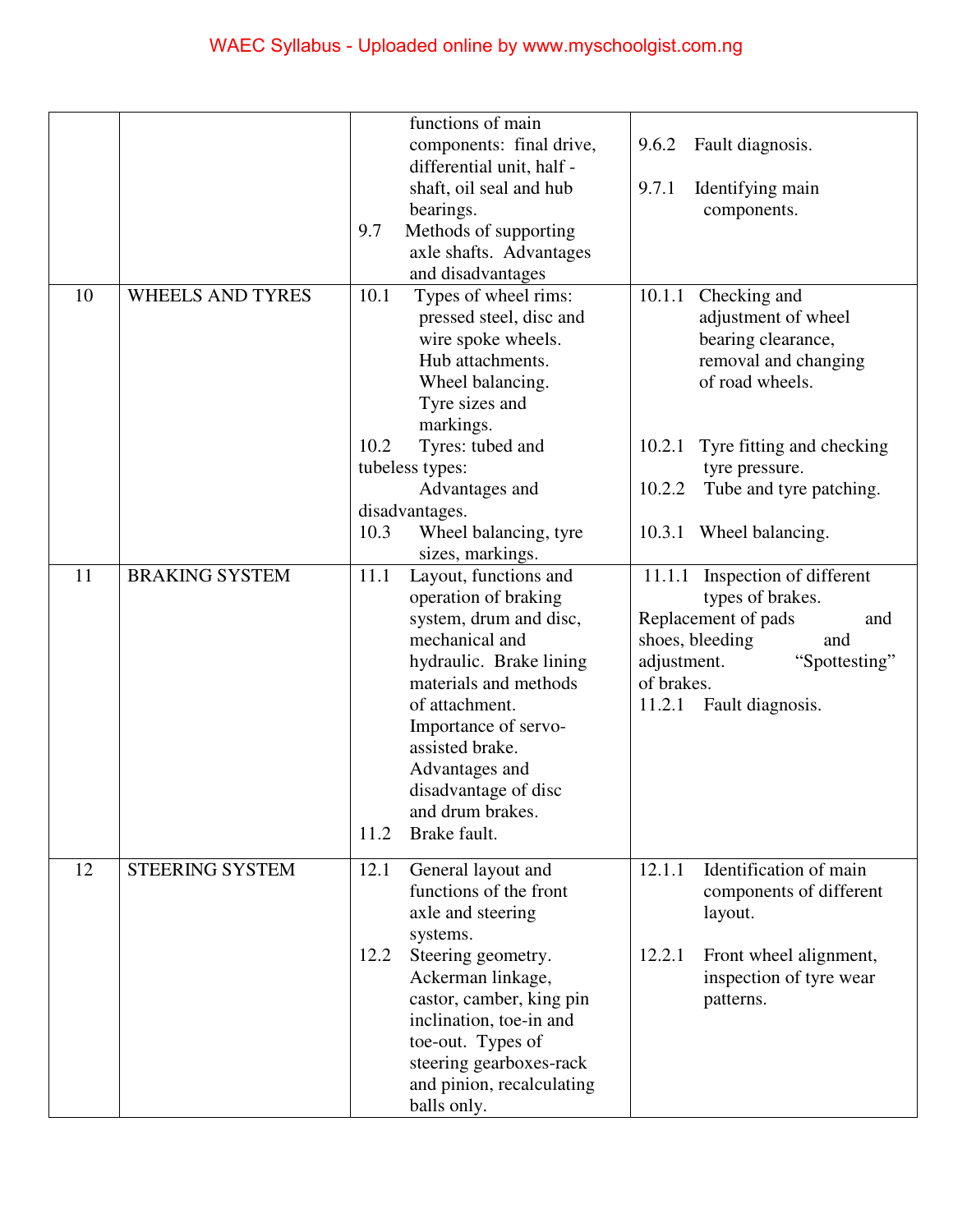|    |                           | Steering faults<br>12.3                                                                                                                                                                                                                          | Fault diagnosis.<br>12.3.1                                                                                                           |
|----|---------------------------|--------------------------------------------------------------------------------------------------------------------------------------------------------------------------------------------------------------------------------------------------|--------------------------------------------------------------------------------------------------------------------------------------|
|    |                           |                                                                                                                                                                                                                                                  |                                                                                                                                      |
| 13 | <b>SUSPENSION SYSTEM</b>  | 13.1<br>Purpose of the<br>suspension system,<br>layout and types, rigid<br>beam and independent.<br>Suspension (semi-<br>elliptic and coil springs);<br>advantages and<br>disadvantages, dampers<br>(shock absorbers.)                           | 13.1.1<br>Identification of<br>differences between<br>the rigid beam and<br>independent<br>suspension.<br>13.1.2<br>Fault diagnosis. |
| 14 | <b>ELECTRICAL SYSTEMS</b> | Basic electrical terms<br>14.1                                                                                                                                                                                                                   | 14.1.1<br>Setting up simple                                                                                                          |
|    | (a) Fundamentals          | and symbols. A.C and<br>D.C sources, simple<br>circuits, Ohm's law and<br>calculations involving<br>series and parallel<br>circuits.<br><b>Basic</b><br>components and their<br>functions-relays,<br>resistors, lamps, fuses<br>and switches.    | electrical circuits, use<br>of<br>simple electrical<br>measuring<br>instruments.                                                     |
|    | (b) Auto Wiring system    | 14.2<br>Wire gauges, colour<br>$coding - reasons for$<br>their use. Wiring<br>system – earth and<br>of<br>insulated returns: ways<br>joining cables-<br>jointing,<br>terminals,<br>connectors and<br>soldering.<br>Purpose, construction<br>14.3 | 14.2.1<br>Inspection and<br>identification of various<br>components. Simple<br>soldering and joining of<br>cables.                   |
|    | (c) Battery               | and testing of lead-acid<br>battery. Electrolyte<br>composition. Battery<br>care and maintenance.<br>14.4<br>Layout of the coil                                                                                                                  | 14.3.1<br>Examination and<br>testing of lead-acid<br>battery. Preparation of<br>electrolyte.                                         |
|    | (d) Ignition System       | ignition system.<br>Function<br>and operation<br>of the main<br>components.                                                                                                                                                                      | Identification of main<br>14.4.1<br>components; ignition<br>timing, setting of                                                       |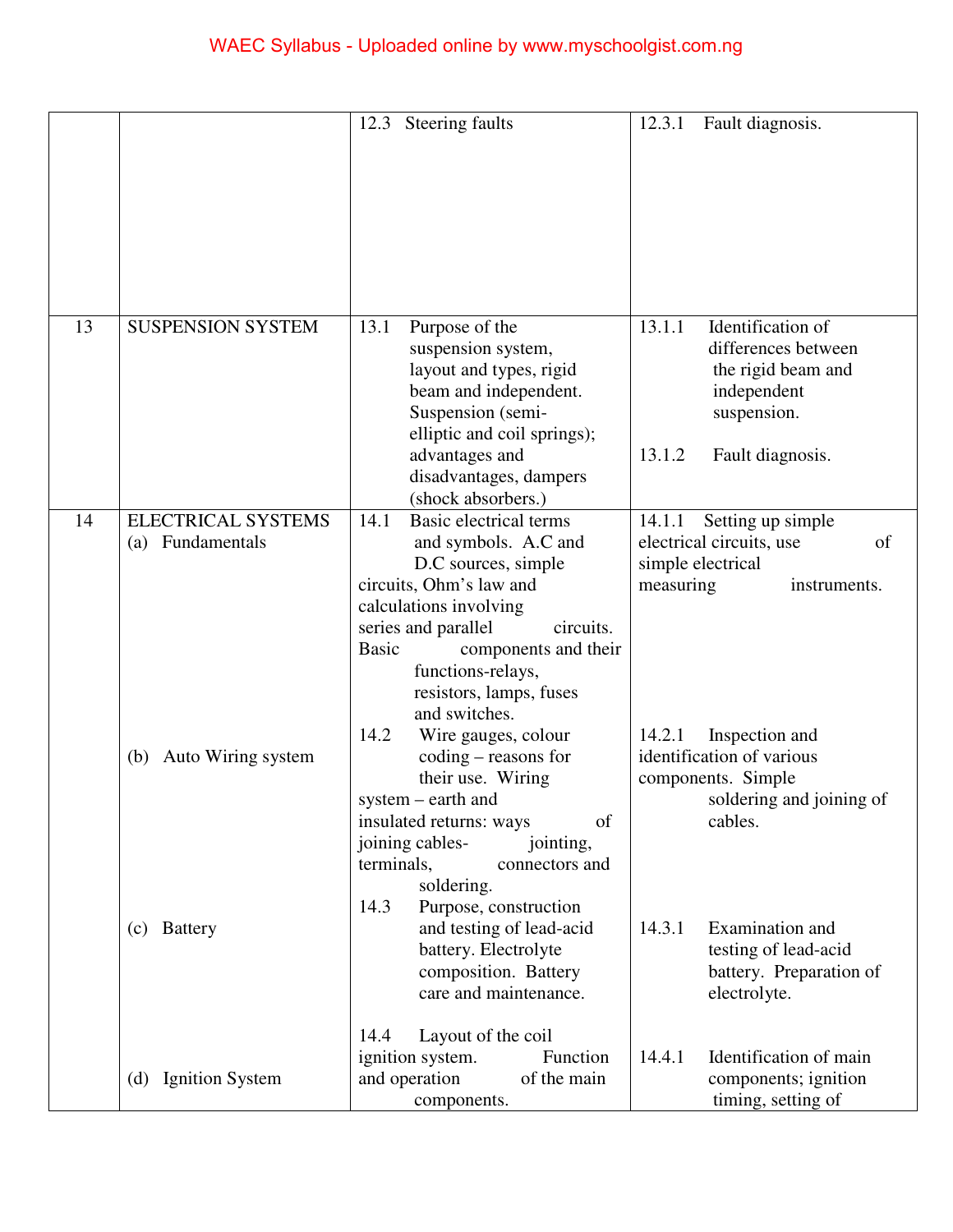|    |                               |      | Introduction to<br>computerized ignition    |         | contact breaker points<br>and spark plug gaps. |
|----|-------------------------------|------|---------------------------------------------|---------|------------------------------------------------|
|    |                               |      | system.                                     |         |                                                |
|    |                               |      |                                             |         |                                                |
|    |                               | 14.5 | Layout and functions of                     |         |                                                |
|    |                               |      | the main components.                        |         |                                                |
|    |                               |      | Types of starter motor.                     | 14.5.1  | Inspection and                                 |
|    | <b>Starting System</b><br>(e) | 14.6 | Purpose and layout                          |         | identification of main<br>components.          |
|    |                               |      | (dynamo and                                 |         |                                                |
|    |                               |      | alternator).                                | 14.6.1  | identification of the                          |
|    | (f)<br><b>Charging System</b> |      | Main components and                         |         | component parts.                               |
|    |                               |      | their operation.                            |         |                                                |
|    |                               |      | Comparison of d.c and                       |         |                                                |
|    |                               |      | a.c generators.                             |         |                                                |
|    |                               | 14.7 |                                             |         |                                                |
|    |                               |      | Layout of the system<br>main components and |         |                                                |
|    |                               |      | their functions. Fuses                      | 14.7.1  | Identification of main                         |
|    | <b>Lighting System</b><br>(g) |      | and bulbs-types and                         |         | components,                                    |
|    |                               |      | ratings.                                    |         | inspection and                                 |
|    |                               |      |                                             |         | replacement of bulbs                           |
|    |                               | 14.8 | Layout and operations of                    |         | and fuses.                                     |
|    |                               |      | the auxiliary units.                        | 14.7.2  | Head lamp focusing.                            |
|    |                               |      | Instrument panel, horn,                     | 14.8.1  | Inspection and testing                         |
|    | (h)<br><b>Auxiliary Unit</b>  |      | windscreen wiper.                           |         | of main components.                            |
|    |                               | 14.9 | Electrical faults.                          |         |                                                |
|    |                               |      |                                             |         |                                                |
|    |                               |      |                                             | 14.9.1. | Fault diagnosis.                               |
| 15 | <b>ELECTRONICS</b>            | 15.1 | Explanation of the tem                      |         |                                                |
|    | (a) Fundamentals of           |      | Auto Electronics.                           | 15.1    | Identification of                              |
|    | Electronics.                  |      | Identification of<br>electronic components: |         | components.                                    |
|    |                               |      | diodes, transistors,                        |         |                                                |
|    |                               |      | resistors, capacitors,                      |         |                                                |
|    |                               |      | LED, transducers, coil                      |         |                                                |
|    |                               |      | and motors.                                 |         |                                                |
|    |                               |      | Functions of                                |         |                                                |
|    |                               |      | components. Symbols                         |         |                                                |
|    |                               |      | in a circuit.                               |         |                                                |
|    | (b) Electronic Ignition       | 15.2 | Operation of<br>transistorized ignition     |         |                                                |
|    |                               |      | system. Types of                            |         |                                                |
|    |                               |      | transistorized and                          |         |                                                |
|    |                               |      | electronic ignition                         |         |                                                |